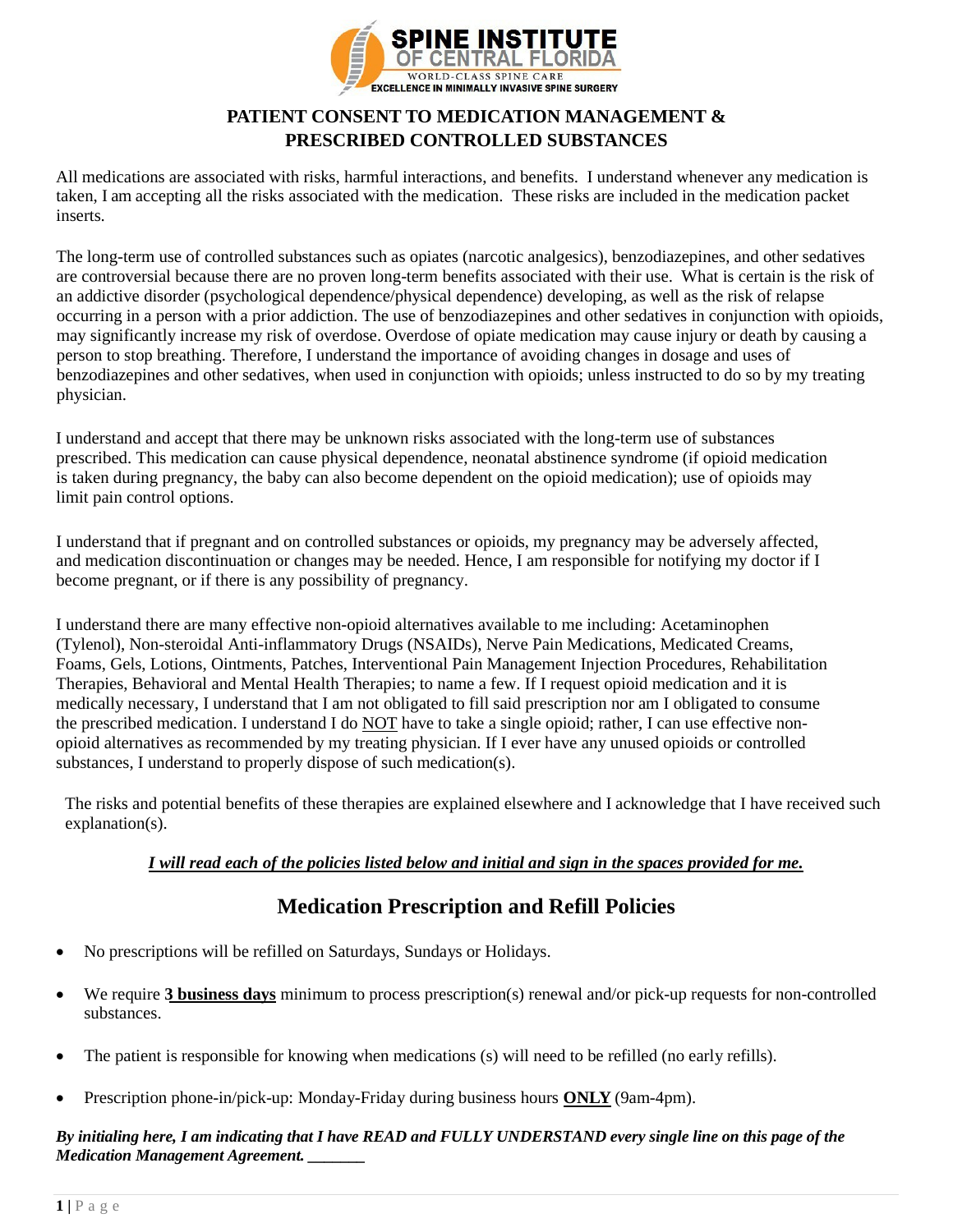- Prescriptions will not be filled for unauthorized "walk-in" patients.
- Non-controlled/non-narcotic medication refills require follow up appointment not further than every **3 months**.
- Controlled-substances/narcotic prescriptions require a follow up appointment not further than every **30 days**.
- New symptoms and/or events require a clinic appointment. Provider unable to diagnose via phone.
- Signed "Controlled-Substance/Narcotic Policy" required if using narcotic/controlled medications.
- No early refills if medications are overused/abused/misused. Must follow prescription directions.
- No medication/prescription will be replaced if lost, stolen, misplaced, overused, etc. *Treat like money.*
- Medications are for the prescribed individual's use only. It is illegal to "share" your medicine.
- Patient must pick-up his/her prescription(s) in person, unless pre-authorized by staff.
- Patients receiving ongoing opioid or controlled-substance(s) CANNOT miss appointments; and if this occurs, cannot get refills of controlled-substance(s) or opioid medication(s) until the next re-scheduled "Chronic Pain" appointment date.
- If receiving ongoing opioid medication(s) or controlled substance(s), or under the Chronic Pain Service, you cannot receive refills or get changes in your controlled medications or opioid medications by coming to the Orthopaedic Urgent Care, for reasons including but not limited to missing appointment, medication not being effective, medication getting lost. You must wait for your upcoming "Chronic Pain" clinic visit appointment. If you miss your scheduled "Chronic Pain" clinic appointment, you may not be able to refill the medication on time, and may even go into withdrawal, which could be uncomfortable.
- Whenever there is a change in your controlled medication(s), for your safety, you are required to follow-up 2-weeks following the date of your controlled medication(s) was adjusted or changed.
- I will notify my treating and/or prescribing Spine Institute of Central Florida physician of any change in my medical condition, including pregnancy for females. I will hold harmless Spine Institute of Central Florida for any risks/complications that develop for my failure to immediately notify my treating and/or prescribing physician of my pregnancy and/or if I consume any prescribed medication after becoming pregnant without expressly and directly being instructed by my physician to take such medication(s) while pregnant.
- I will take any and all prescribed medications only as directed by my physician or authorized associate.
- I will not obtain pain medications, or any controlled medications from more than one physician, I will not be involved in "doctor-shopping", I will NEVER request early refills, and will NEVER request replacement of lost or stolen medications or prescriptions.
- I will NOT request refills after hours, on weekends, or on holidays. Controlled medications can NEVER be provided after hours.
- I will fully read the packet inserts of prescribed medications, in order to fully understand the risks and benefits of each prescribed medication. I will present any questions or concerns that may arise after reading the inserts to my physician.

*By initialing here, I am indicating that I have READ and FULLY UNDERSTAND every single line on this page of the Medication Management Agreement. \_\_\_\_\_\_\_*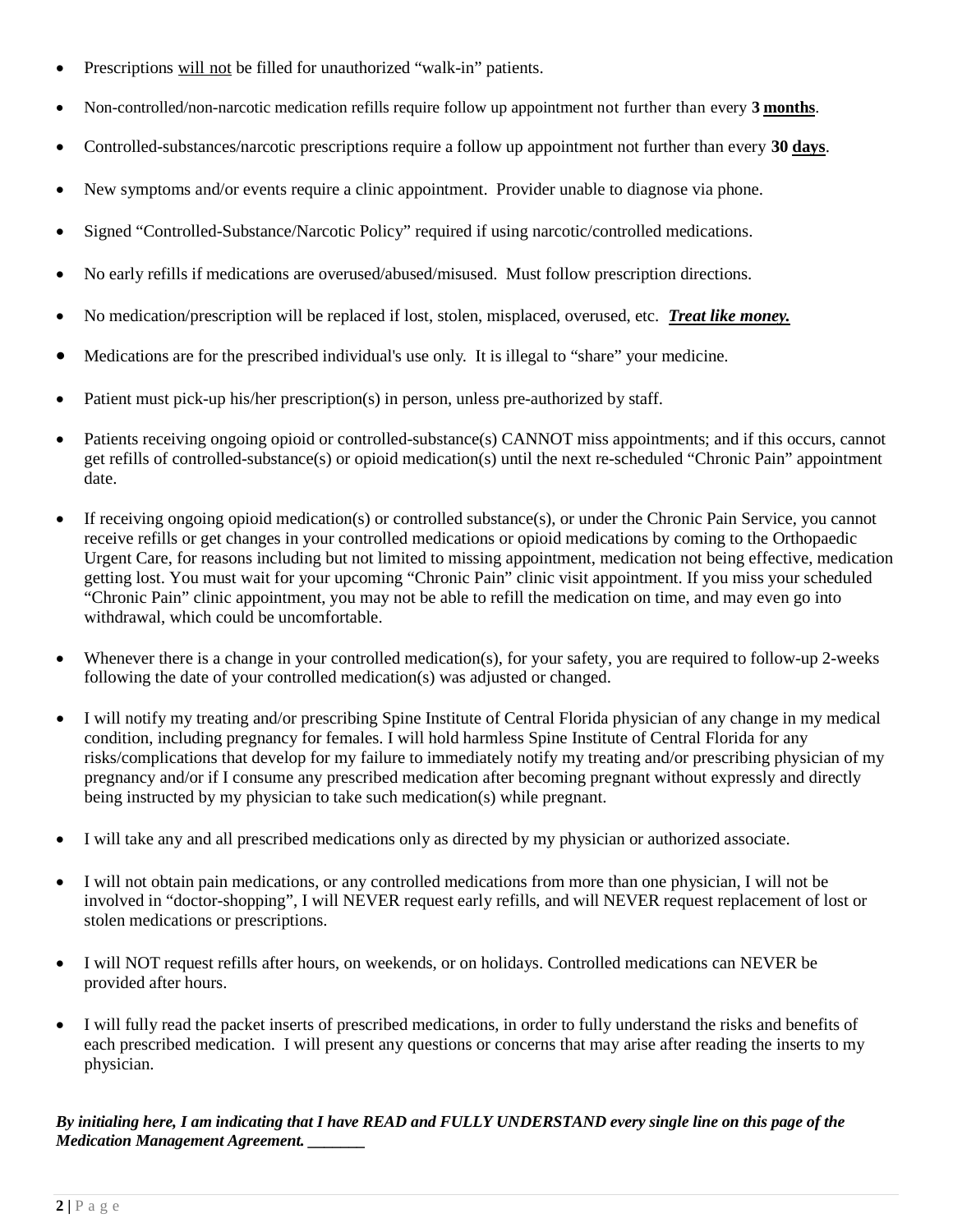- I will submit to random urine or blood prescription monitoring testing to ensure medications are utilized properly and as prescribed and that no illegal substances are present. I do acknowledge that if I do not present for the random urine or blood drug screen when requested I may no longer be able to receive any future controlled medication(s) or opioid medications from Spine Institute of Central Florida, and if receiving treatment under the Chronic Pain Service, I may be discharged from the Chronic Pain Service.
- If receiving treatments for Chronic Pain, or under the Chronic Pain Management Service, I acknowledge that Urine Drug Testing will be required for all Chronic Pain clinic visits. I understand and agree that I will submit to urine drug testing during each Chronic Pain clinic appointment, to ensure medications are utilized properly and as prescribed and that no illegal substances are present. Additionally, I understand and agree that I must present to each of my Chronic Pain Management appointments with my pill bottles for all controlled medications that have been prescribed to me.
- I realize that it is my responsibility to keep others and myself from harm, this includes the safety of my driving and the operation of machinery. If there is any question of impairment of my ability to safely perform any activity, I will not attempt to perform the activity until my ability to perform the activity has been evaluated or I have stopped the medication long enough for the side effects to resolve. This applies to all medications prescribed by Spine Institute of Central Florida.
- Opioid use significantly increases the risk of having a fall, especially in older adults, which hence directly increases the risk of morbidities resulting from falls, such as serious fractures and other more severe injuries. Opioid use can also lead to cognitive impairment.
- I will keep all medications prescribed to me by Spine Institute of Central Florida, out of the sight and reach of children. **Accidental or deliberate ingestion by a child may cause respiratory depression that can result in death. If a child is exposed to one of your prescriptions medications, you MUST seek immediate medical attention.**
- I do understand that Spine Institute of Central Florida medical providers will NOT negotiate with me on what medication(s) to prescribe. Spine Institute of Central Florida medical providers will provide me with treatment that they recommend, and will explain to me why the treatment is being recommended.
- If receiving treatment for Chronic Pain, I am required to concurrently receive treatment with the Clinical Psychologist at Spine Institute of Central Florida as per Center for Disease Control and Prevention (CDC) Guidelines. This will help maximize my response to treatments, and improve symptoms while also minimizing my dependence on opioid medication(s). Such Clinical Psychology appointments will also teach me pain coping skills.
- I do understand that while receiving treatment for Chronic Pain, I will NOT only focus on opioid medications for my treatment. I will follow advice of my treating providers, and will follow recommendations that involve also including other non-opioid related treatments with the aim of reducing my symptoms and discomfort and improving my functionality and quality of life; while minimizing the risks of treatment.
- I fully understand that Spine Institute of Central Florida and its providers are only responsible for providing medically necessary prescriptions to you. Spine Institute of Central Florida is NOT responsible for your successfully filling the prescribed medications. If your pharmacy does not carry the medication, or does not have enough in stock to fill your prescription, or if your pharmacy refuses to fill your prescription; it will be between you and the pharmacy. You may choose to find another pharmacy and change your pharmacy. That is fully up to you to make that decision. You must notify Spine Institute of Central Florida of your new pharmacy so as to update your records. You fully understand that Spine Institute of Central Florida will not be able to help you if you have a properly written prescription involving a medication that is not in national back order. Once you have a properly written prescription, it is your responsibility to find a Pharmacy that will be able to fill such medication for you.

*By initialing here, I am indicating that I have READ and FULLY UNDERSTAND every single line on this page of the Medication Management Agreement. \_\_\_\_\_\_\_*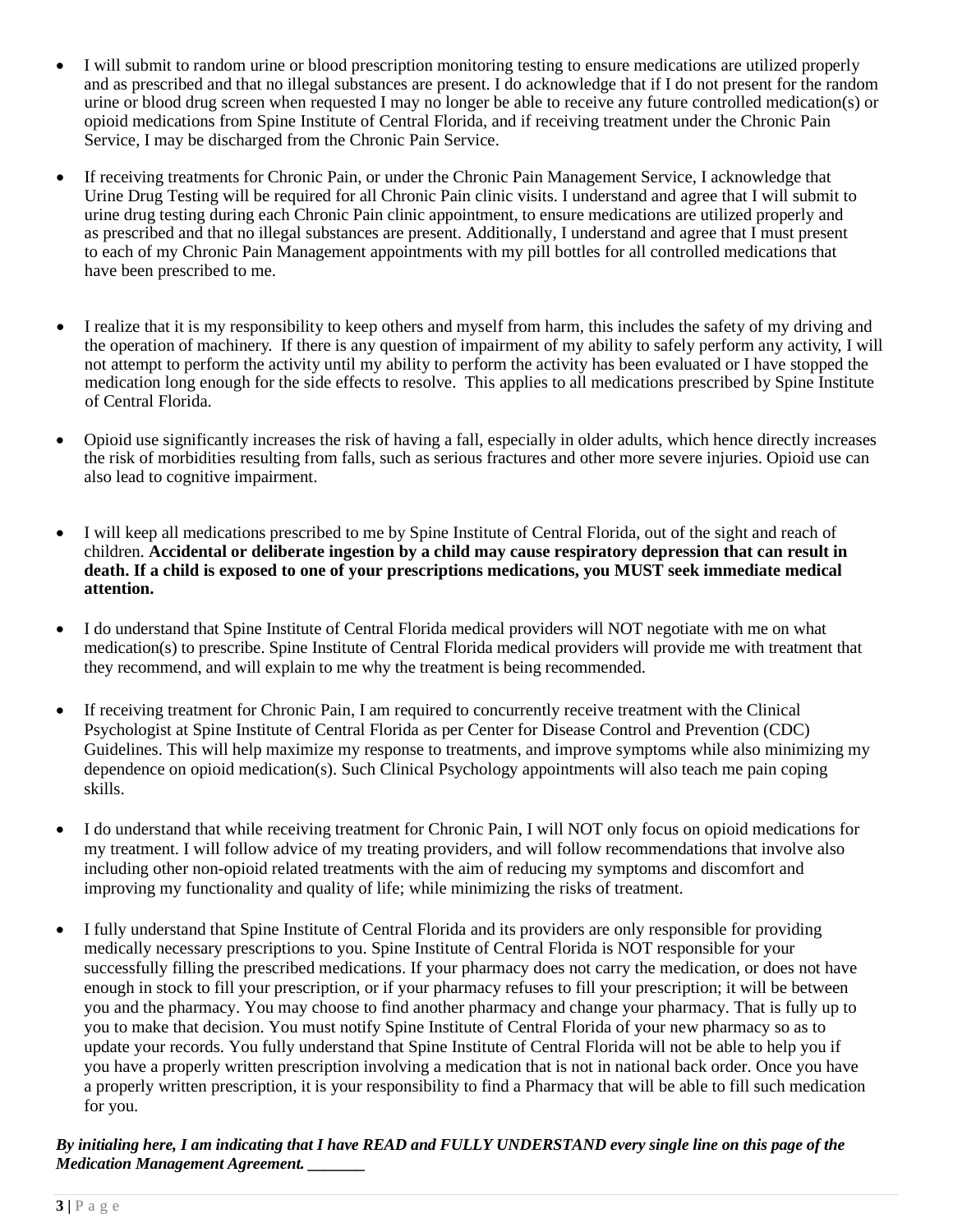- I understand it is extremely dangerous to self-administer non-prescribed benzodiazepines or other central nervous system (CNS) depressants (including alcohol) while taking your prescribed controlled substance(s).
- I will not use any illegal substances (cocaine, heroin, methamphetamine, LSD, marijuana, "crystal meth", ecstasy, ketamine, mushroom, speed, etc.) while being treated with controlled substances. Violation of this will results in the cessation of the prescribing of any controlled substances and termination of care at Spine Institute of Central Florida effective immediately. Due to risks of death, there will be zero tolerance for using controlled medication(s) and illegal substances. If you are found to be using illegal substances while on the Chronic Pain Service, you will be immediately discharged from Spine Institute of Central Florida Chronic Pain Service, and will no longer receive any further controlled substances at Spine Institute of Central Florida.
- I will not alter my medication in any way (for example crushing or chewing tablets) or use any other autodelivery (for example injection or insufflations) other than as prescribed by Spine Institute of Central Florida.
- I do understand that if for any reason following assessment(s) or evaluation(s), I am placed at a high-risk pool for opioid related morbidities or misuse; I may have to be monitored closer, with more frequent evaluations, urine drug screens, psychological assessments for my own medical safety, so as to minimize risks to myself and others.
- I fully understand that disruptive and combative behavior will never be tolerated under any situation. As there are other patients at the facility receiving very serious medical treatments. And for the respect of all patients, medical staff and myself, I will NOT at any time be disrespectful of staff or medical providers, and will not be combative or argumentative because I did not get the medication or treatment that I was requesting. I do understand that there will be zero tolerance for combative and disruptive behavior. And if this occurs, I will be immediately discharged from Spine Institute of Central Florida.
- I do understand that from time to time blood work may be needed if on ongoing chronic medications, and will follow any recommended blood work to ensure there are no adjustments needed in my medications for my own safety.
- I understand that changing date, quantity or strength of medications or altering a prescription in any way, shape or form is against the law. Forging prescriptions or the provider's signature is against the law. We will fully cooperate with law enforcement agencies locally as well the Drug Enforcement Agency (DEA) regarding any infractions involving prescriptions medications. Violation of the law will be reported to the patient's pharmacy, local authorities and the DEA.
- If I receive any opioid medication from Spine Institute of Central Florida, I will discontinue and properly dispose of all prior pain medications in my possession. Additionally, if I receive and fill any opioid medication prescription(s) from Spine Institute of Central Florida, I agree to inform my other treating physicians that I am under a controlled substance agreement at Spine Institute of Central Florida.
- I agree to address any concerns or issues regarding my treatment with my physician or authorized associate.

*By initialing here, I am indicating that I have READ and FULLY UNDERSTAND every single line on this page of the Medication Management Agreement. \_\_\_\_\_\_\_*

\_ . \_\_ . \_\_ . \_

# **PLEASE CONTINUE TO NEXT PAGE**